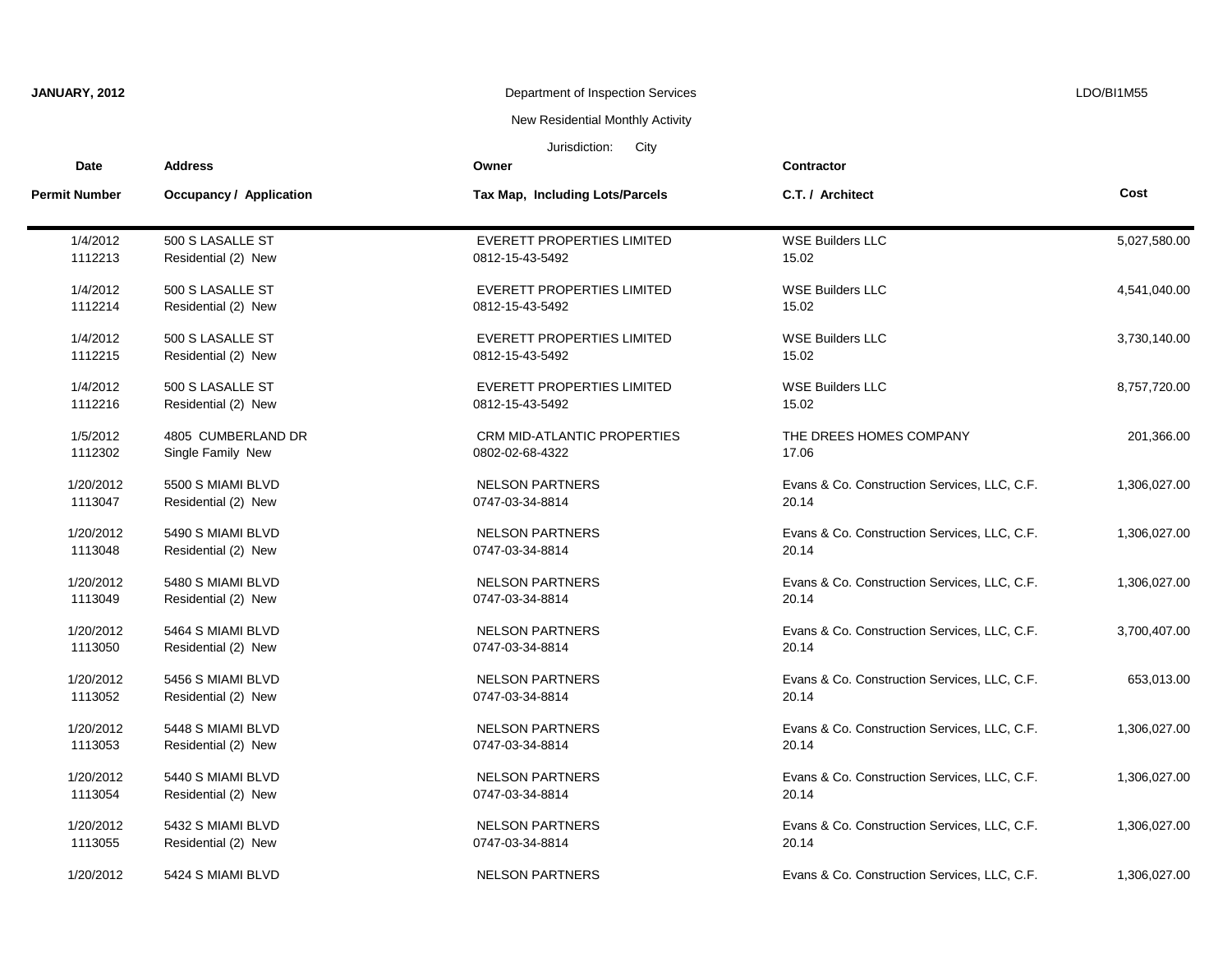| JANUARY, 2012        |                                              | Department of Inspection Services                        |                                                                                                                                                   | LDO/BI1M55 |  |  |
|----------------------|----------------------------------------------|----------------------------------------------------------|---------------------------------------------------------------------------------------------------------------------------------------------------|------------|--|--|
|                      |                                              | New Residential Monthly Activity                         |                                                                                                                                                   |            |  |  |
|                      | Jurisdiction:<br>City                        |                                                          |                                                                                                                                                   |            |  |  |
| Date                 | <b>Address</b>                               | Owner                                                    | Contractor                                                                                                                                        |            |  |  |
| <b>Permit Number</b> | <b>Occupancy / Application</b>               | Tax Map, Including Lots/Parcels                          | C.T. / Architect                                                                                                                                  | Cost       |  |  |
| 1113056              | Residential (2) New                          | 0747-03-34-8814                                          | 20.14                                                                                                                                             |            |  |  |
| 1/20/2012<br>1113241 | 5472 S MIAMI BLVD<br>Residential (2) New     | <b>NELSON PARTNERS</b><br>0747-03-34-8814                | Evans & Co. Construction Services, LLC, C.F.<br>20.14                                                                                             | 434,927.00 |  |  |
| 1/18/2012<br>1113446 | 305 CARYWOOD DR<br>Single Family New         | KB HOME RALEIGH-DURHAM INC<br>0830-04-82-5434            | KB HOME, RALEIGH-DURHAM LLC<br>20.14                                                                                                              | 145,662.00 |  |  |
| 1/26/2012<br>1113583 | 141 DANEBORG RD<br>Single Family New         | <b>IMAGINE LAND COMPANY LLC</b><br>0850-03-14-6213       | KB HOME, RALEIGH-DURHAM LLC<br>18.05                                                                                                              | 191,664.00 |  |  |
| 1/24/2012<br>1113596 | 420 EXCALIBUR DR<br>Townhouse New            | OLD PAGE ROAD LLC<br>0757-01-09-5460                     | na riv rivaana aliisimed di sidiinin dialdemag<br>INC.<br>20.14                                                                                   | 142,896.00 |  |  |
| 1/24/2012<br>1113597 | 422 EXCALIBUR DR<br>Townhouse New            | OLD PAGE ROAD LLC<br>0757-01-09-6400                     | INC.<br>20.14                                                                                                                                     | 123,684.00 |  |  |
| 1/24/2012<br>1113598 | 424 EXCALIBUR DR<br><b>Townhouse New</b>     | OLD PAGE ROAD LLC<br>0757-01-09-6349                     | is inversion a computer or produce was produced<br>INC.<br>20.14                                                                                  | 142,890.00 |  |  |
| 1/24/2012<br>1113599 | 426 EXCALIBUR DR<br><b>Townhouse New</b>     | OLD PAGE ROAD LLC<br>0757-01-09-6379                     | a construction de la companyation de la construction de la construction de la construction de la construction<br>المدادات المداد<br>INC.<br>20.14 | 123,684.00 |  |  |
| 1/6/2012<br>1113657  | 5 WHITE WILLOW CT<br>Single Family New       | LENNAR CAROLINAS LLC<br>0860-01-16-9156                  | Lennar Carolinas, LLC<br>18.05                                                                                                                    | 187,176.00 |  |  |
| 1/11/2012<br>1113721 | 134 DANEBORG RD<br>Single Family New         | KB HOME RALEIGH DURHAM INC<br>0850-03-14-6093            | KB HOME, RALEIGH-DURHAM LLC<br>18.05                                                                                                              | 184,932.00 |  |  |
| 1/24/2012<br>1113776 | 2402 KESTREL HEIGHTS CT<br>Single Family New | STANDARD PACIFIC OF THE<br>0850-03-30-7408               | STANDARD PACIFIC OF THE CAROLINAS, LLC<br>18.05                                                                                                   | 246,444.00 |  |  |
| 1/10/2012<br>1113791 | 1719 WILLOWCREST RD<br>Single Family New     | HEARTHSTONE MULTI-ASSET ENTITY<br>0850-03-13-0593        | <b>BEAZER HOMES CORP.</b><br>18.05                                                                                                                | 246,378.00 |  |  |
| 1/4/2012<br>1113793  | 108 N BLACKNALL ST<br>Single Family New      | <b>HABITAT FOR HUMANITY OF DURHAM</b><br>0831-14-34-9154 | HABITAT FOR HUMANITY OF DURHAM CO.<br>11                                                                                                          | 103,224.00 |  |  |
| 1/4/2012<br>1113794  | 109 N BLACKNALL ST<br>Single Family New      | HABITAT FOR HUMANITY OF DURHAM<br>0831-14-34-7280        | HABITAT FOR HUMANITY OF DURHAM CO.<br>11                                                                                                          | 76,164.00  |  |  |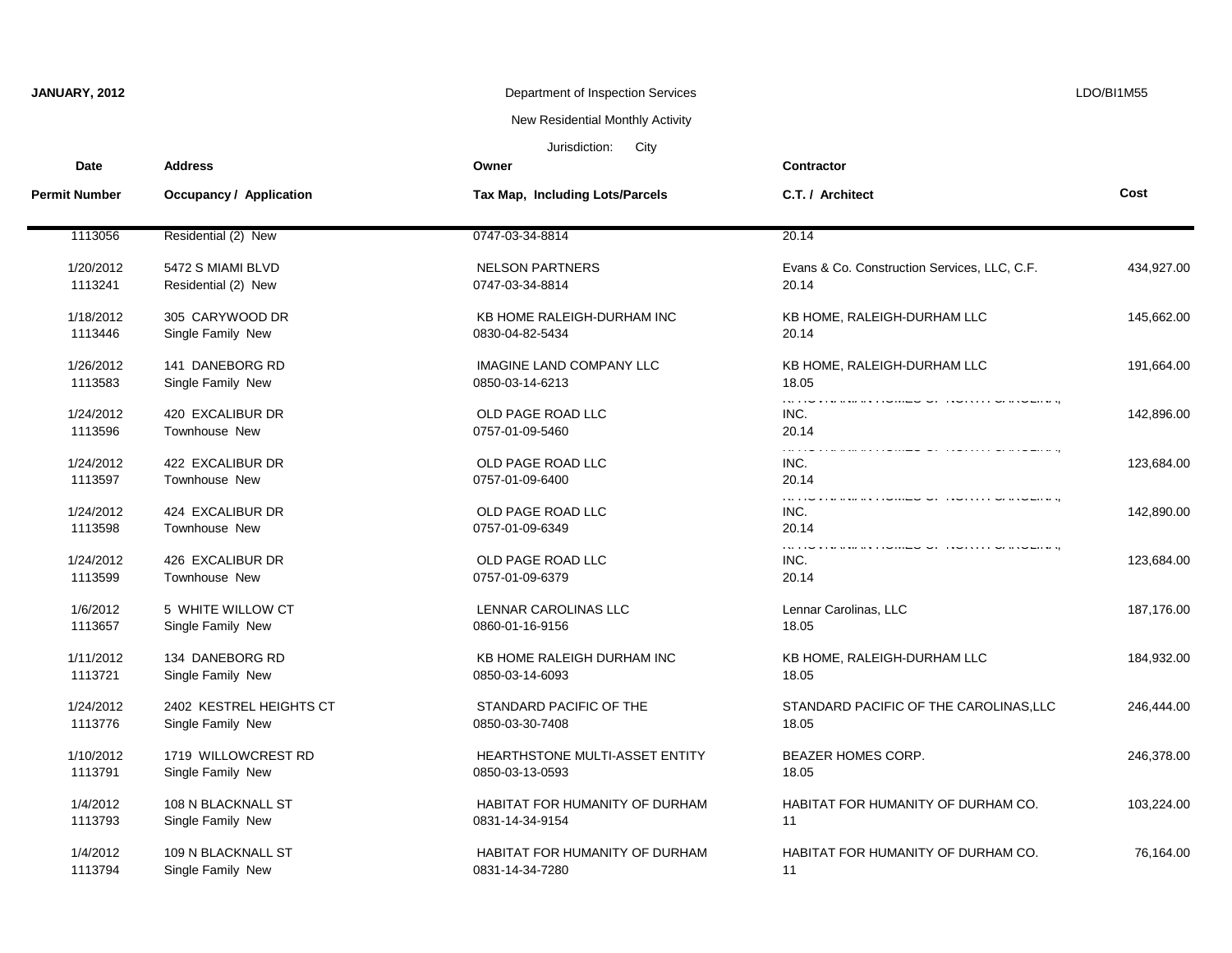| JANUARY, 2012         |                                  | Department of Inspection Services     |                                        | LDO/BI1M55 |  |
|-----------------------|----------------------------------|---------------------------------------|----------------------------------------|------------|--|
|                       | New Residential Monthly Activity |                                       |                                        |            |  |
| Jurisdiction:<br>City |                                  |                                       |                                        |            |  |
| <b>Date</b>           | <b>Address</b>                   | Owner                                 | <b>Contractor</b>                      |            |  |
| <b>Permit Number</b>  | Occupancy / Application          | Tax Map, Including Lots/Parcels       | C.T. / Architect                       | Cost       |  |
| 1/4/2012              | 111 N BLACKNALL ST               | <b>HABITAT FOR HUMANITY OF DURHAM</b> | HABITAT FOR HUMANITY OF DURHAM CO.     | 73,920.00  |  |
| 1113795               | Single Family New                | 0831-14-34-8216                       | 11                                     |            |  |
| 1/10/2012             | 17 HIDDEN RIDGE CT               | <b>D R HORTON INC</b>                 | HORTON, D.R., INC.-TORREY              | 233,640.00 |  |
| 1113798               | Single Family New                | 0709-02-88-0488                       | 20.18                                  |            |  |
| 1/11/2012             | 4612 CUMBERLAND DR               | CRM MID-ATLANTIC PROPERTIES           | THE DREES HOMES COMPANY                | 218,328.00 |  |
| 1113800               | Single Family New                | 0802-02-78-2228                       | 17.06                                  |            |  |
| 1/12/2012             | 18 WESLEYWOOD DR                 | MERITAGE HOMES OF NORTH               | Meritage Homes of North Carolina, Inc. | 226,915.92 |  |
| 1113801               | Single Family New                | 0709-03-04-8940                       | 20.18                                  |            |  |
| 1/23/2012             | 1008 REDFERN WAY                 | <b>B WALLACE DESIGN &amp;</b>         | WALLACE, B. DESIGN & CONSTRUCTION      | 95,832.00  |  |
| 1113812               | Single Family New                | 0821-13-13-7693                       | 6                                      |            |  |
| 1/18/2012             | 2008 REDFERN WAY                 | <b>B WALLACE DESIGN &amp;</b>         | WALLACE, B. DESIGN & CONSTRUCTION      | 81,906.00  |  |
| 1113813               | Single Family New                | 0821-13-13-7871                       | 6                                      |            |  |
| 1/17/2012             | 105 SALMON RIVER DR              | STANDARD PACIFIC OF THE               | STANDARD PACIFIC OF THE CAROLINAS, LLC | 155,694.00 |  |
| 1113820               | Townhouse New                    | 0802-02-98-7462                       | 17.06                                  |            |  |
| 1/6/2012              | 1709 WOODSDALE DR                | WESTFIELD HOMES OF THE                | STANDARD PACIFIC OF THE CAROLINAS, LLC | 211,134.00 |  |
| 1113821               | Single Family New                | 0850-03-42-5029                       | 18.05                                  |            |  |
| 1/17/2012             | 107 SALMON RIVER DR              | STANDARD PACIFIC OF THE               | STANDARD PACIFIC OF THE CAROLINAS, LLC | 127,644.00 |  |
| 1113822               | Townhouse New                    | 0802-02-98-7491                       | 17.06                                  |            |  |
| 1/17/2012             | 109 SALMON RIVER DR              | STANDARD PACIFIC OF THE               | STANDARD PACIFIC OF THE CAROLINAS, LLC | 141,372.00 |  |
| 1113823               | <b>Townhouse New</b>             | 0802-02-98-8411                       | 17.06                                  |            |  |
| 1/17/2012             | 111 SALMON RIVER DR              | STANDARD PACIFIC OF THE               | STANDARD PACIFIC OF THE CAROLINAS, LLC | 158,334.00 |  |
| 1113824               | <b>Townhouse New</b>             | 0802-02-98-8431                       | 17.06                                  |            |  |
| 1/17/2012             | 113 SALMON RIVER DR              | STANDARD PACIFIC OF THE               | STANDARD PACIFIC OF THE CAROLINAS, LLC | 135,432.00 |  |
| 1113825               | <b>Townhouse New</b>             | 0802-02-98-8460                       | 17.06                                  |            |  |
| 1/9/2012              | 2407 KESTREL HEIGHTS CT          | STANDARD PACIFIC OF THE               | STANDARD PACIFIC OF THE CAROLINAS, LLC | 250,800.00 |  |
| 1113826               | Single Family New                | 0850-03-30-6689                       | 18.05                                  |            |  |
| 1/10/2012             | 6 PROMENADE CT                   | STANDARD PACIFIC OF THE               | STANDARD PACIFIC OF THE CAROLINAS, LLC | 209,616.00 |  |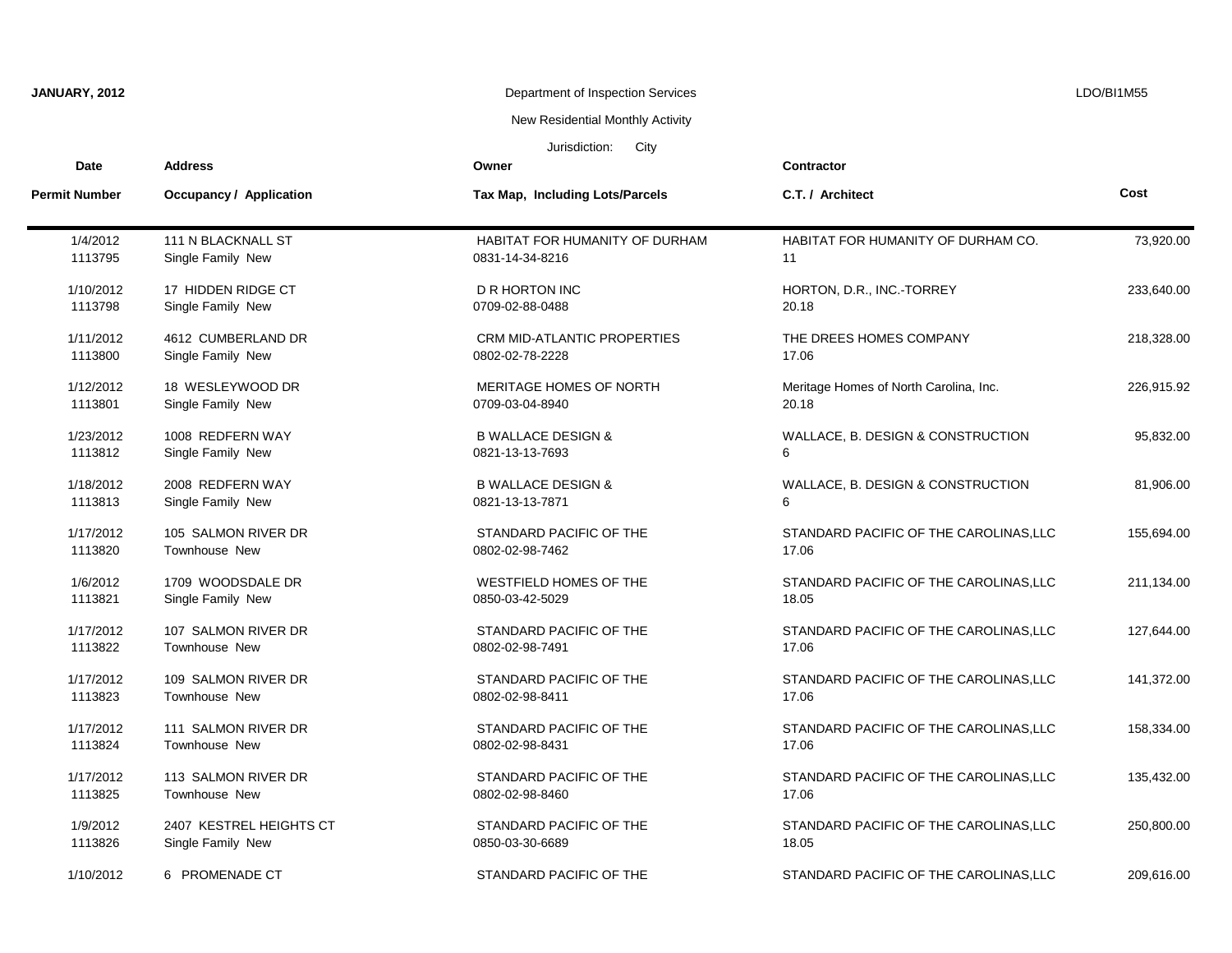| JANUARY, 2012        |                         | Department of Inspection Services |                                        | LDO/BI1M55 |
|----------------------|-------------------------|-----------------------------------|----------------------------------------|------------|
|                      |                         | New Residential Monthly Activity  |                                        |            |
|                      |                         | Jurisdiction:<br>City             |                                        |            |
| Date                 | <b>Address</b>          | Owner                             | Contractor                             |            |
| <b>Permit Number</b> | Occupancy / Application | Tax Map, Including Lots/Parcels   | C.T. / Architect                       | Cost       |
| 1113831              | Single Family New       | 0729-01-25-3134                   | 20.11                                  |            |
| 1/10/2012            | 2501 KESTREL HEIGHTS CT | STANDARD PACIFIC OF THE           | STANDARD PACIFIC OF THE CAROLINAS, LLC | 260,898.00 |
| 1113832              | Single Family New       | 0850-03-30-8832                   | 18.05                                  |            |
| 1/12/2012            | 400 GLENVIEW LN         | HEARTHSTONE MULTI-ASSET ENTITY    | <b>BEAZER HOMES CORP.</b>              | 225,852.00 |
| 1210014              | Single Family New       | 0850-01-15-5258                   | 18.05                                  |            |
| 1/17/2012            | 16 WESLEYWOOD DR        | MERITAGE HOMES OF NORTH           | Meritage Homes of North Carolina, Inc. | 264,792.00 |
| 1210029              | Single Family New       | 0709-03-04-8778                   | 20.18                                  |            |
| 1/19/2012            | 4005 COLORADO AVE       | <b>GRAYSON DARE HOMES INC</b>     | <b>GRAYSON DARE HOMES, INC.</b>        | 204,006.00 |
| 1210031              | Single Family New       | 0709-02-86-7216                   | 20.18                                  |            |
| 1/18/2012            | 1323 SHILEY DR          | D R HORTON INC-TORREY             | HORTON, D.R., INC.-TORREY              | 167,442.00 |
| 1210034              | Single Family New       | 0834-04-71-9423                   | 17.08                                  |            |
| 1/19/2012            | 8 MINT HILL CT          | KB HOME RALEIGH-DURHAM INC        | KB HOME, RALEIGH-DURHAM LLC            | 174,570.00 |
| 1210051              | Single Family New       | 0830-04-82-3614                   | 20.14                                  |            |
| 1/23/2012            | 708 GLADE ASTER DR      | KB HOME RALEIGH-DURHAM INC        | KB HOME, RALEIGH-DURHAM LLC            | 149,754.00 |
| 1210052              | Single Family New       | 0843-01-26-6782                   | 18.01                                  |            |
| 1/19/2012            | 1009 SWEET GALE DR      | KB HOME RALEIGH-DURHAM INC        | KB HOME, RALEIGH-DURHAM LLC            | 149,754.00 |
| 1210053              | Single Family New       | 0843-01-27-0255                   | 18.01                                  |            |
| 1/19/2012            | 14 JULIETTE DR          | KB HOME RALEIGH-DURHAM INC        | KB HOME, RALEIGH-DURHAM LLC            | 169,686.00 |
| 1210054              | Single Family New       | 0729-04-53-2806                   | 20.10                                  |            |
| 1/19/2012            | 21 JULIETTE DR          | KB HOME RALEIGH-DURHAM INC        | KB HOME, RALEIGH-DURHAM LLC            | 147,444.00 |
| 1210055              | Single Family New       | 0729-03-43-9657                   | 20.10                                  |            |
| 1/23/2012            | 33 JULIETTE DR          | KB HOME RALEIGH-DURHAM INC        | KB HOME, RALEIGH-DURHAM LLC            | 147,444.00 |
| 1210056              | Single Family New       | 0729-03-43-7817                   | 20.10                                  |            |
| 1/19/2012            | 106 PANAMINT DR         | STANDARD PACIFIC OF THE           | STANDARD PACIFIC OF THE CAROLINAS, LLC | 110,154.00 |
| 1210059              | Townhouse New           | 0802-02-98-3110                   | 17.06                                  |            |
| 1/19/2012            | 108 PANAMINT DR         | STANDARD PACIFIC OF THE           | STANDARD PACIFIC OF THE CAROLINAS, LLC | 94,710.00  |
| 1210060              | <b>Townhouse New</b>    | 0802-02-98-3007                   | 17.06                                  |            |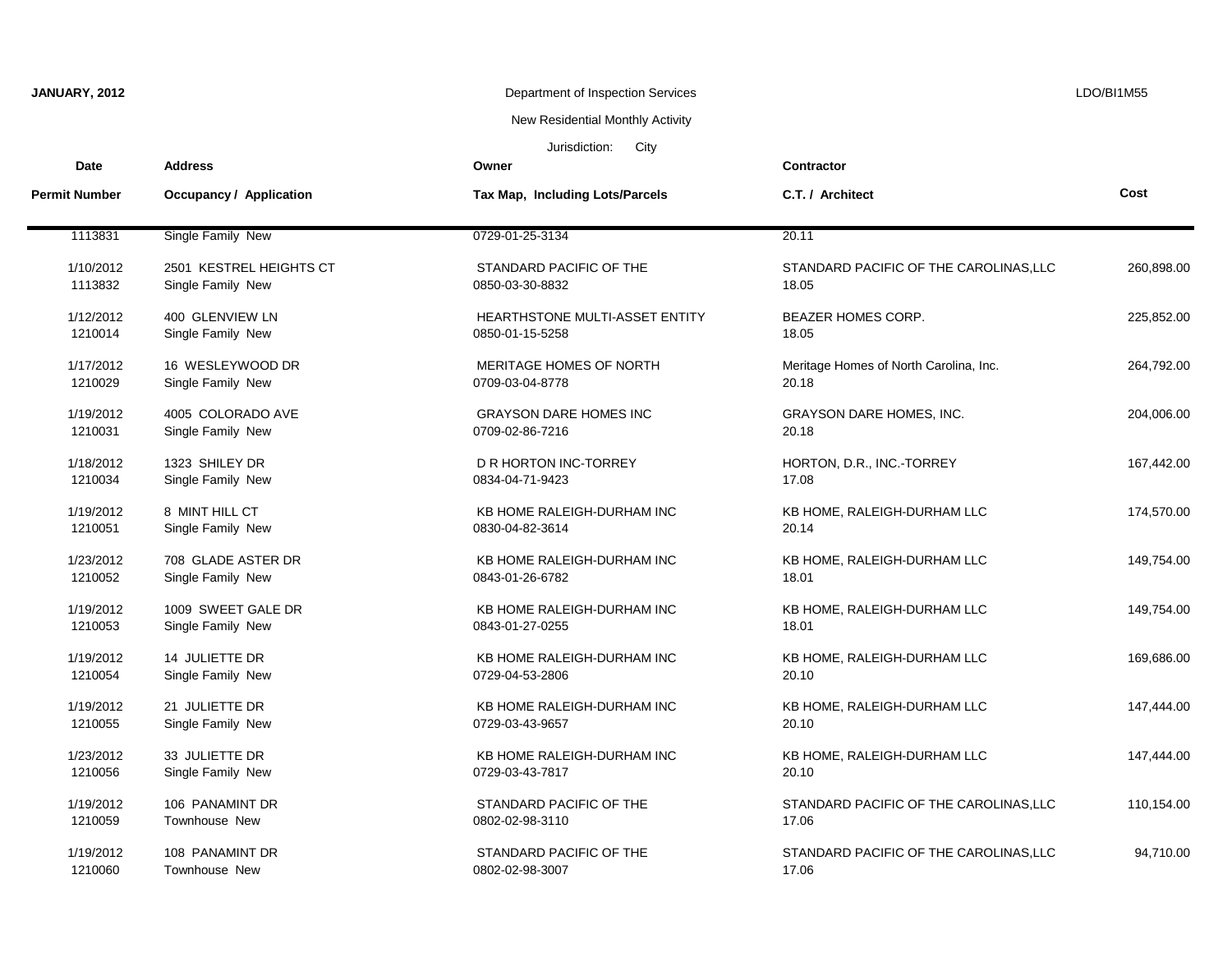| JANUARY, 2012         |                         | Department of Inspection Services |                                        | LDO/BI1M55 |  |  |
|-----------------------|-------------------------|-----------------------------------|----------------------------------------|------------|--|--|
|                       |                         | New Residential Monthly Activity  |                                        |            |  |  |
| Jurisdiction:<br>City |                         |                                   |                                        |            |  |  |
| <b>Date</b>           | <b>Address</b>          | Owner                             | <b>Contractor</b>                      |            |  |  |
| <b>Permit Number</b>  | Occupancy / Application | Tax Map, Including Lots/Parcels   | C.T. / Architect                       | Cost       |  |  |
| 1/19/2012             | 110 PANAMINT DR         | STANDARD PACIFIC OF THE           | STANDARD PACIFIC OF THE CAROLINAS, LLC | 94,710.00  |  |  |
| 1210061               | Townhouse New           | 0802-02-98-2095                   | 17.06                                  |            |  |  |
| 1/19/2012             | 112 PANAMINT DR         | STANDARD PACIFIC OF THE           | STANDARD PACIFIC OF THE CAROLINAS, LLC | 110,154.00 |  |  |
| 1210062               | <b>Townhouse New</b>    | 0802-02-98-2083                   | 17.06                                  |            |  |  |
| 1/20/2012             | 801 KEYSTONE PARK DR    | DAN RYAN BUILDERS NC LLC          | Ryan Builders-North Carolina, LLC, Dan | 157,080.00 |  |  |
| 1210063               | Single Family New       | 0747-03-31-4107                   | 20.14                                  |            |  |  |
| 1/24/2012             | 100 STRATFORD LAKES DR  | <b>CENTEX HOMES</b>               | <b>CENTEX HOMES</b>                    | 154,242.00 |  |  |
| 1210067               | <b>Townhouse New</b>    | 0729-02-58-9664                   | 20.10                                  |            |  |  |
| 1/24/2012             | 100 STRATFORD LAKES DR  | <b>CENTEX HOMES</b>               | <b>CENTEX HOMES</b>                    | 123,750.00 |  |  |
| 1210068               | Townhouse New           | 0729-02-68-0605                   | 20.10                                  |            |  |  |
| 1/24/2012             | 100 STRATFORD LAKES DR  | <b>CENTEX HOMES</b>               | <b>CENTEX HOMES</b>                    | 123,750.00 |  |  |
| 1210069               | Townhouse New           | 0729-02-68-0605                   | 20.10                                  |            |  |  |
| 1/24/2012             | 100 STRATFORD LAKES DR  | <b>CENTEX HOMES</b>               | <b>CENTEX HOMES</b>                    | 123,750.00 |  |  |
| 1210070               | Townhouse New           | 0729-02-68-0625                   | 20.10                                  |            |  |  |
| 1/24/2012             | 100 STRATFORD LAKES DR  | <b>CENTEX HOMES</b>               | <b>CENTEX HOMES</b>                    | 123,750.00 |  |  |
| 1210071               | Townhouse New           | 0729-02-68-0655                   | 20.10                                  |            |  |  |
| 1/24/2012             | 100 STRATFORD LAKES DR  | <b>CENTEX HOMES</b>               | <b>CENTEX HOMES</b>                    | 141,042.00 |  |  |
| 1210072               | Townhouse New           | 0729-02-68-0655                   | 20.10                                  |            |  |  |
| 1/20/2012             | 9 WESLEYWOOD DR         | MERITAGE HOMES OF NORTH           | Meritage Homes of North Carolina, Inc. | 276,645.60 |  |  |
| 1210076               | Single Family New       | 0709-03-04-6538                   | 20.18                                  |            |  |  |
| 1/20/2012             | 4904 PACES FERRY DR     | ROBERT C RHEIN INTERESTS INC      | THE DREES HOMES COMPANY                | 246,444.00 |  |  |
| 1210078               | Single Family New       | 0825-03-03-6527                   | 16.03                                  |            |  |  |
| 1/20/2012             | 4702 CUMBERLAND DR      | CRM MID-ATLANTIC PROPERTIES       | THE DREES HOMES COMPANY                | 211,596.00 |  |  |
| 1210089               | Single Family New       | 0802-02-78-0235                   | 17.06                                  |            |  |  |
| 1/24/2012             | 211 STROLLING WAY       | <b>D R HORTON INC</b>             | HORTON, D.R., INC.-TORREY              | 235,950.00 |  |  |
| 1210095               | Single Family New       | 0709-02-87-5928                   | 20.18                                  |            |  |  |
| 1/24/2012             | 19 WHITE SPRUCE CT      | <b>BEAZER HOMES CORP</b>          | <b>BEAZER HOMES CORP.</b>              | 184.602.00 |  |  |